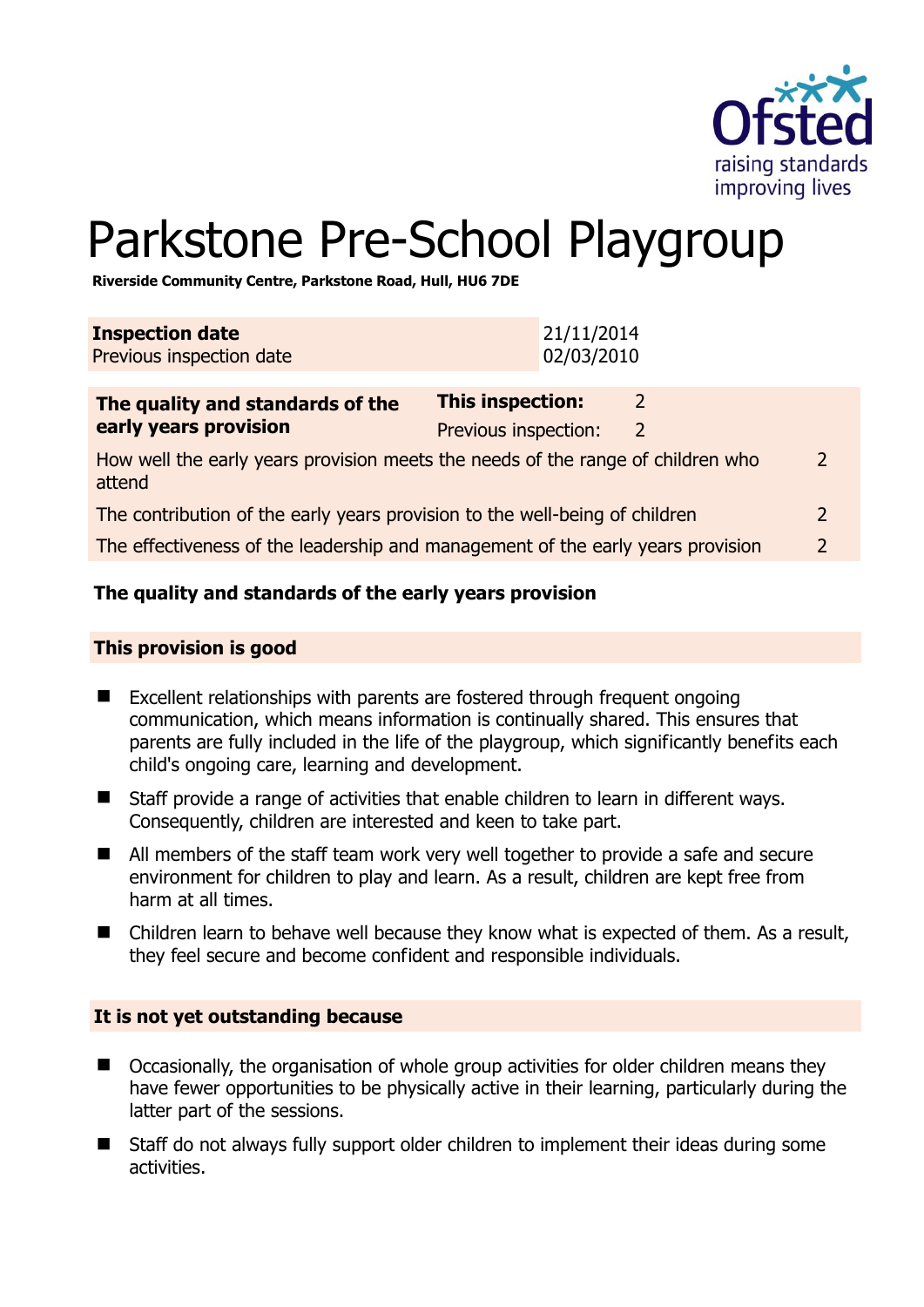# **Information about this inspection**

Inspections of registered early years provision are:

- $\bullet$  scheduled at least once in every inspection cycle the current cycle ends on 31 July 2016
- scheduled more frequently where Ofsted identifies a need to do so, for example where provision was previously judged inadequate
- **•** brought forward in the inspection cycle where Ofsted has received information that suggests the provision may not be meeting the legal requirements of the Early Years Foundation Stage or where assessment of the provision identifies a need for early inspection
- **•** prioritised where we have received information that the provision is not meeting the requirements of the Early Years Foundation Stage and which suggests children may not be safe
- scheduled at the completion of an investigation into failure to comply with the requirements of the Early Years Foundation Stage.

The provision is also registered on the voluntary and compulsory parts of the Childcare Register. This report includes a judgment about compliance with the requirements of that register.

# **Inspection activities**

- $\blacksquare$ The inspector had a tour of the premises and observed children and staff in the playrooms.
- The inspector met with the manager and spoke with staff and children at appropriate times during the inspection.
- The inspector checked evidence of the suitability and the qualifications of staff working with children and discussed the provider's improvement plan.
- $\blacksquare$ The inspector looked at a selection of children's records, planning documents and policies.
- The inspector undertook a joint observation with the manager.
- $\blacksquare$  The inspector took account of the views of parents spoken to on the day.

# **Inspector**

Diane Turner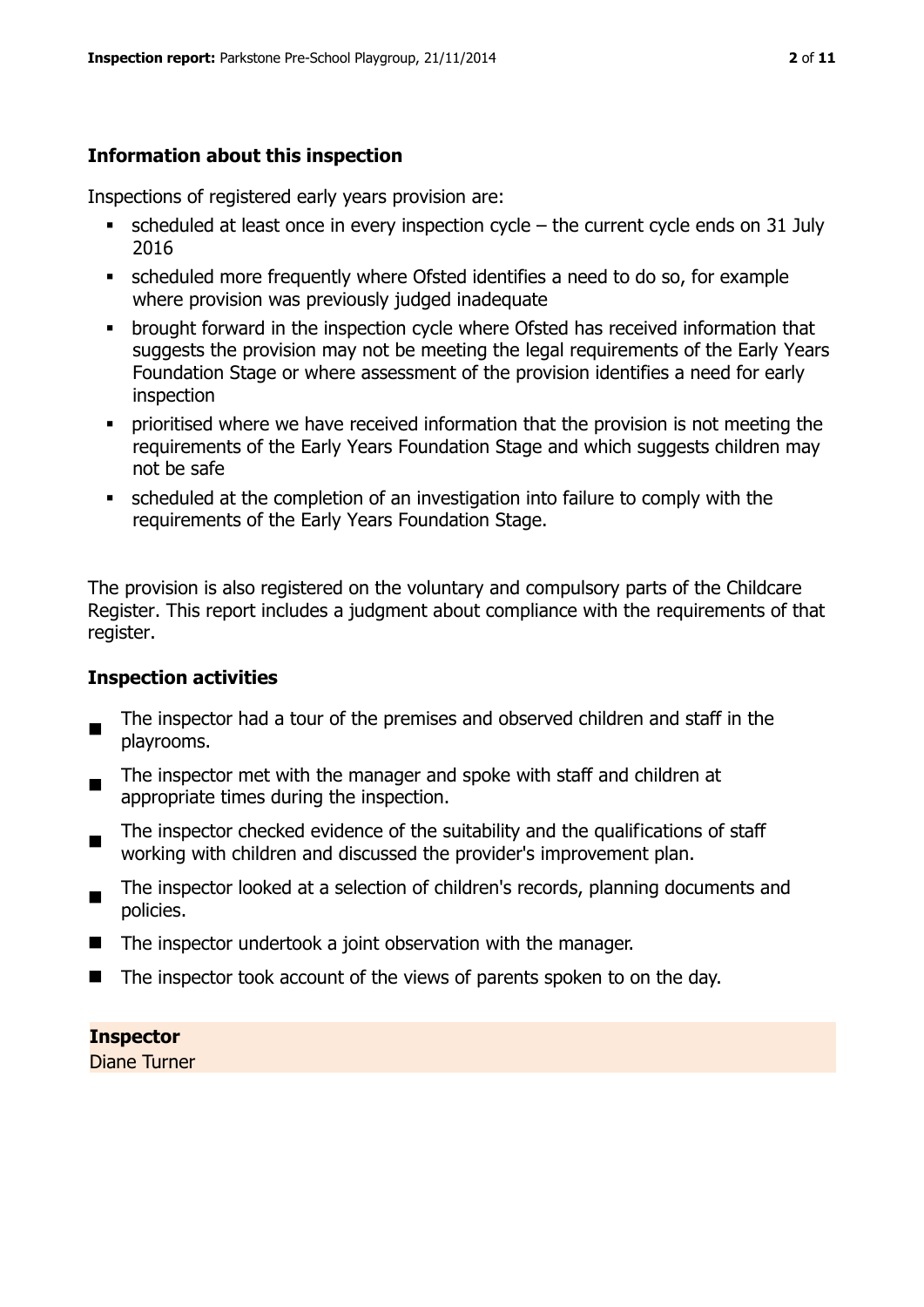# **Full report**

# **Information about the setting**

Parkstone Pre-School Playgroup was registered in 1983 and is on the Early Years Register and the compulsory and voluntary parts of the Childcare Register. It is run by a voluntary management committee and operates from two rooms within Riverside Community Centre, situated in the grounds of Parkstone Primary School in Hull. There is an enclosed outdoor play area to the rear of the premises. The playgroup employs nine members of childcare staff. Of these, seven hold appropriate early years qualifications at level 3 and two hold level 5. Opening hours are Monday, Tuesday, Wednesday and Friday from 9.15am to 2.15pm and Thursday from 9.15am to 12.15pm, during term time only. There are currently 49 children on roll, all of whom are in the early years age group and attend for a variety of sessions. The playgroup is a member of the Pre-school Learning Alliance, the National Day Nurseries Association and the Professional Association for Childcare and Early Years, and receives support from the local authority. It provides funded early education for two-, three- and four-year-old children and supports children with special educational needs and/or disabilities.

# **What the setting needs to do to improve further**

#### **To further improve the quality of the early years provision the provider should:**

- $\blacksquare$  review the organisation of whole group activities, such as story time and lunchtime, so that the time children are sat for continuous periods is lessened and they have even greater opportunities to be physically active in their play
- enhance the opportunities for older children to become even more independent in their learning, for example, by promptly providing additional resources, so they are fully supported in putting their thoughts and ideas into practice, particularly when exploring sand.

#### **Inspection judgements**

#### **How well the early years provision meets the needs of the range of children who attend**

The quality of teaching is good. Staff are enthusiastic in their approach to children's learning and plan and provide a good range of activities that motivate children and support their individual learning needs. This includes working closely with any outside agencies that are involved in the care of children with special educational needs and/or disabilities. As a result, all children make good progress and acquire the necessary skills in readiness for the move to the next stage in their learning, such as school. Staff give high priority to supporting children's development in communication and language. They constantly engage children in conversation as they take part in activities and make good use of open-ended questions to encourage children to think and work things out for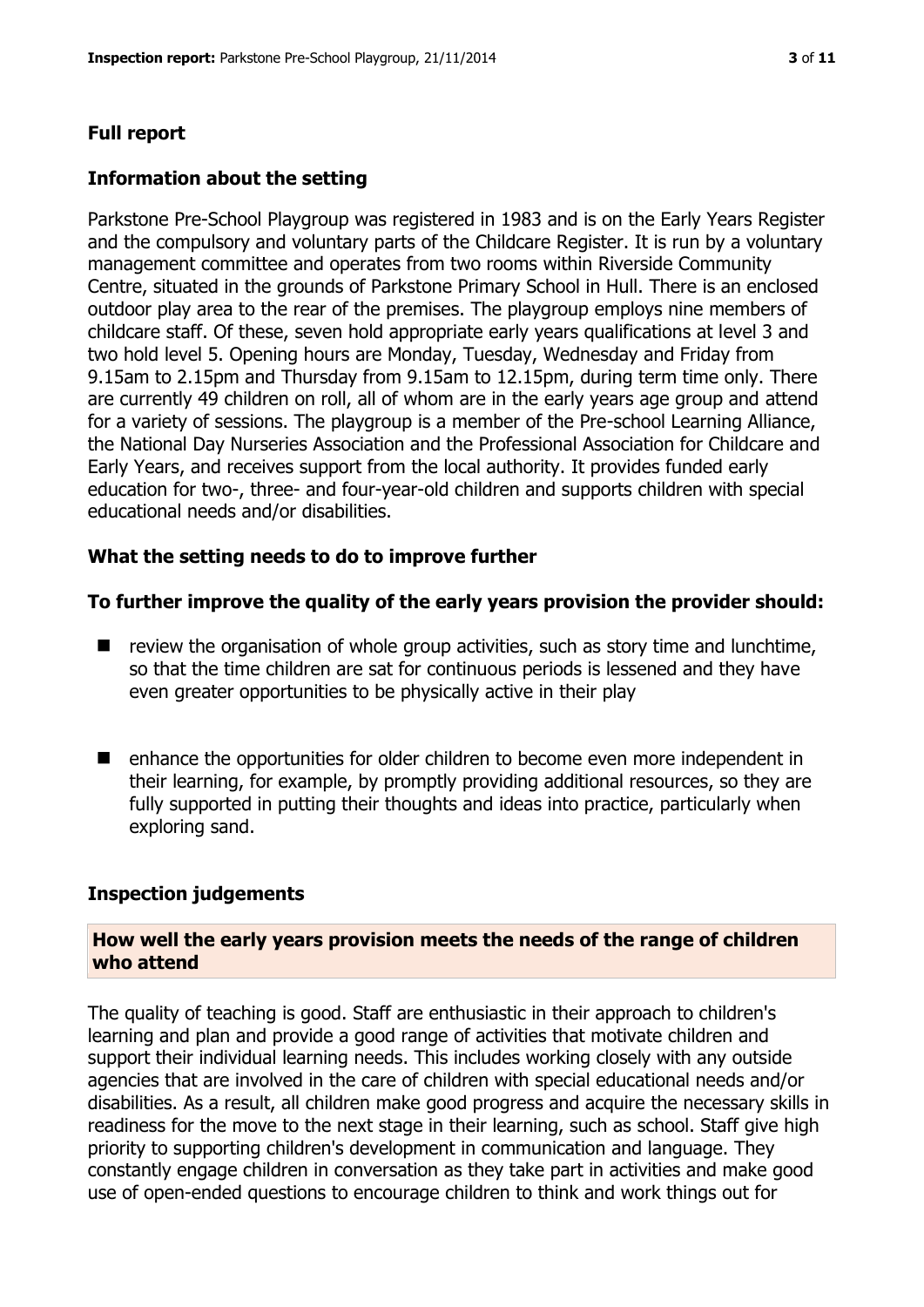themselves. For example, as children build towers with bricks, staff ask them 'Which tower is the tallest?' Staff read stories with enthusiasm and actively encourage children to contribute by asking them to predict what might happen next. They also emphasise rhyming words in the text, such as 'scrummy' and 'yummy', so children learn about word patterns and sounds. All of this successfully supports children to become confident communicators.

Children have opportunities to learn in different ways. For example, they can choose freely from a variety of toys and resources, such as making pretend meals with play food in the role-play area and building towers with bricks. Children come together at various points throughout the session, which means they learn to work as part of a larger group. However, the organisation of these group activities is not always fully effective. For example, during the latter part of the session, older children sometimes have group story time, followed by lunchtime and then practise singing songs and rhymes. This means on occasions, children are sat continuously for long periods of time, which lessens the time they have to move around and be physically active in their play, if they wish. Staff give children time to explore as they engage in activities and know when to join in to extend their learning. For example, staff sit back and observe children as they enjoy mixing glitter with sand and scooping this up, after which they ask children how they could make the sand stick together. However, when children respond with the idea of adding glue, staff do not seize the opportunity for children to put their idea into practice by providing the necessary resources. Occasionally, this means children's critical thinking is not fully supported.

Children use a good range of toys and equipment to help them gain control and coordination of their bodies, which effectively supports them to develop good physical skills. For example, children use a variety of wheeled toys and tools as they dig in the mud kitchen outside. Staff provide large brushes that younger children can grip easily as they use paint and stencils to create pictures and encourage children to pick up pretend snow in their fingertips and sprinkle it onto their picture. This effectively supports children to use their small muscles and develop their creativity. Parents are kept extremely well informed about their children's progress. Parents are invited to meet with their child's key person on a regular basis to view their child's record and discuss their ongoing progress and the next steps in their learning. Staff continually encourage parents to share children's achievements at home with them and to take part in activities at the playgroup, such as stay and play sessions. Parents are encouraged to borrow home learning packs to further complement and extend children's learning at home. These include resources and ideas to support children in developing their cutting skills and information about how to carry out 'Mr Tongue' exercises, to encourage children's development in speech and language. This shared approach to children's learning contributes significantly to the good progress they make.

# **The contribution of the early years provision to the well-being of children**

Children's moves into the playgroup are supported by staff in a caring and considerate manner. For example, settling-in visits are offered and parents are asked to share information about what they know their children can do and what their interests are. This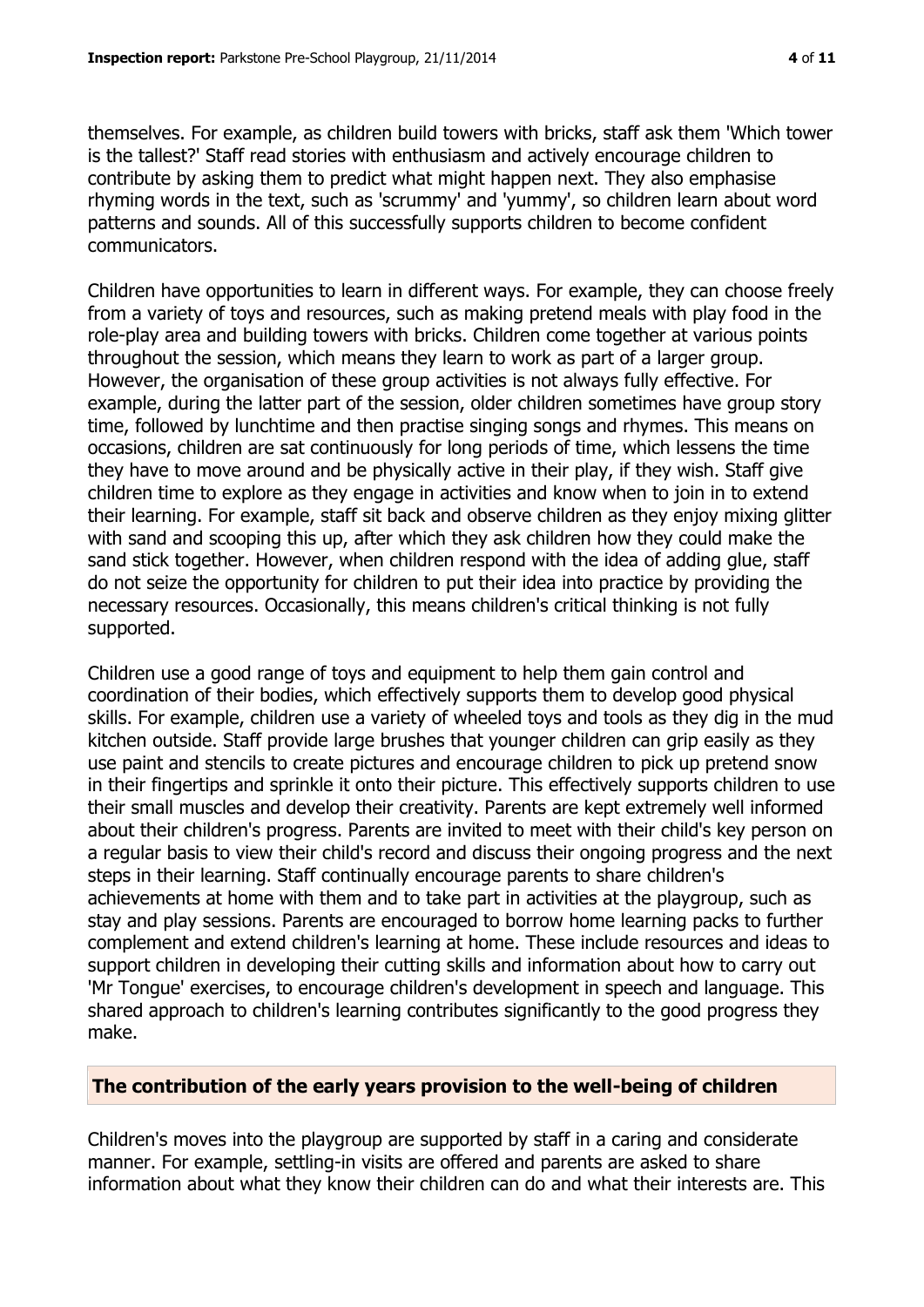helps key persons identify children's starting points, so they can begin planning for children's future learning. Key persons get to know children very well, which helps children to form close bonds with them. As a result, children leave their parents happily on arrival and quickly become immersed in their play and learning. Children are provided with a very supportive environment. For example, toys are presented at their height so they can choose what they want to play with and cosy areas are provided in both rooms where children can sit quietly if they need to. All staff are caring and kind and children show they feel safe and secure in their care. For example, when children have a minor bump, staff calmly reassure them and explain what they are doing when applying any first-aid treatment. This means children do not feel intimidated by the process, which successfully promotes their emotional well-being.

Children's behaviour is managed in a very positive way. For example, staff provide secure routines and boundaries so children know what is expected of them and sensitively remind them to share toys and to be kind to each other. As a result, children develop close friendships, learn to negotiate and are willing to help. For example, when staff play music, children know they need to stop what they are doing and help to tidy away the toys. Staff also empower children to take on responsibility, which raises children's confidence and self-esteem. For example, a child is nominated as helper at lunchtime and takes responsibility for giving out the lunch boxes. From a young age, children are encouraged to pour their own drinks and to help themselves to pieces of fruit using a serving spoon at snack time. This contributes significantly to supporting children to become independent and self-reliant, which prepares them emotionally for their move to school. Staff praise children for their efforts and achievements, which makes children feel good about themselves and gives them confidence in their abilities. Staff very successfully teach children about managing their own safety. For example, they are taught to line up sensibly and have regard for others as they take part in everyday routines, such as hand washing. Staff talk to children about the role the emergency services play in the community and topics, such as road safety, are reinforced through visits from the community police officer.

Staff give good attention to ensuring children stay healthy. For example, children have access to outdoor play each day, which means they benefit from lots of fresh air and physical exercise to keep them fit. Staff make sure children wash their hands before they eat and clean their teeth after lunch. This good support and guidance successfully teaches children to adopt effective hygiene practices in their self-care and promotes good dental care. Children are well nourished because staff provide them with items, such as fresh fruit, for their snack and encourage them to eat up the packed lunch they bring from home. Staff talk to children about what food items are good for them. Children's good understanding of this is very clear as they confidently discuss how eating apples and oranges will help them to grow strong. Children delight in flexing their arms to demonstrate the muscles they are developing as a result.

#### **The effectiveness of the leadership and management of the early years provision**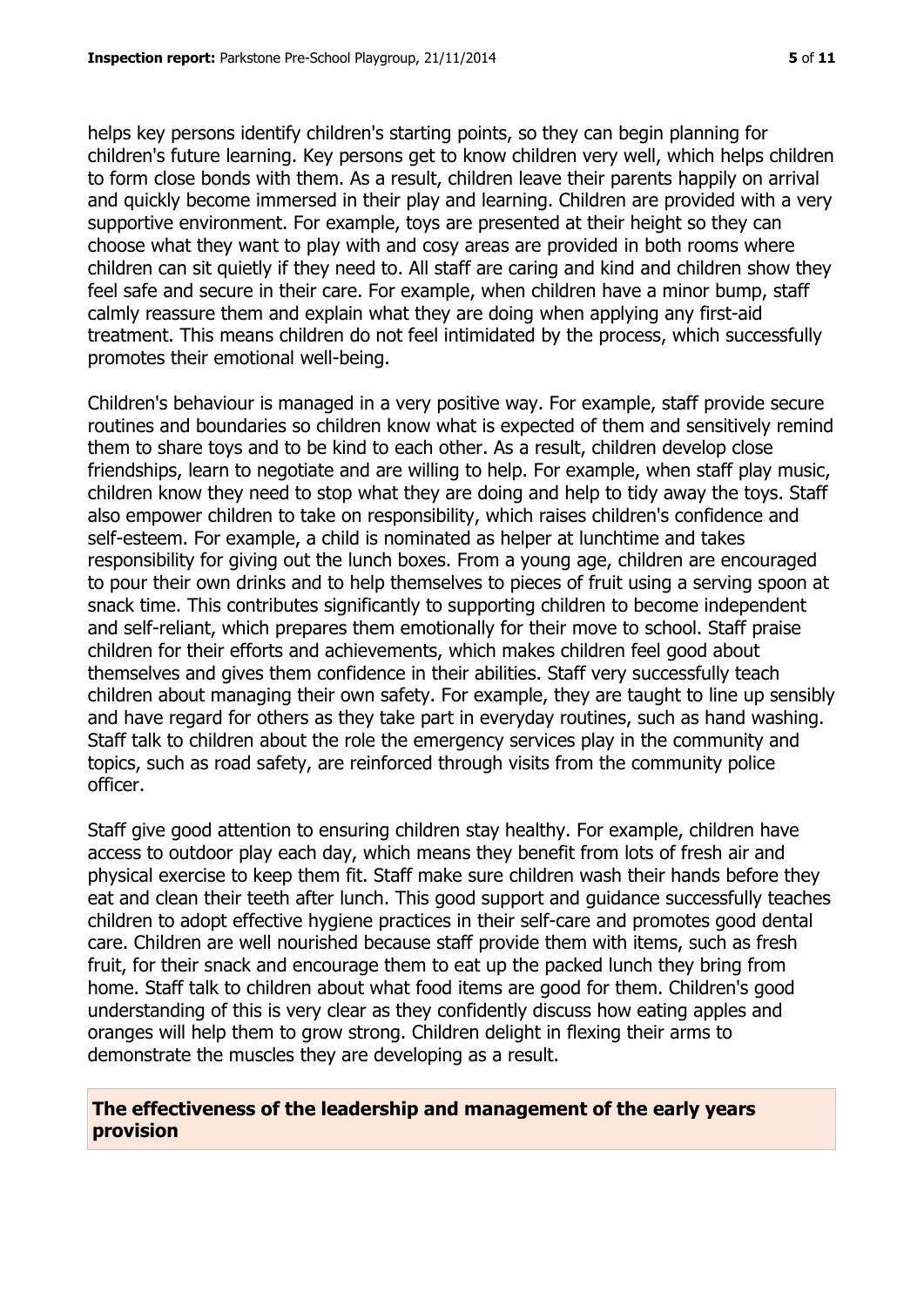The manager has a good knowledge and understanding of the safeguarding and welfare requirements of the Early Years Foundation Stage. She acts very competently as a leader, mentor and motivator for the staff team and ensures all policies and procedures are implemented consistently. The manager has regular contact with the committee that has overall responsibility for the service, which means there is good sharing of information and joint decision making. High priority is given to safeguarding children. The arrangements for the recruitment and vetting of staff are very thorough, which ensures they are suitable to work with children. All staff attend training in child protection, and as a result, they know to whom they should report any concerns about a child's welfare. This means there are clear lines of accountability in place to protect children. The premises are secure, including closed-circuit monitoring of the main entrance, which helps to prevent unauthorised access to children. Staff are deployed effectively, which means children are supervised well. Any potential risks to children's safety are minimised effectively. This means children are kept free from harm.

The staff team is well qualified and the manager shows a very good commitment to supporting their ongoing professional development. Regular supervision sessions are held with all members of the team, which provides good opportunities to discuss any further training needs. The manager arranges suitable courses or gathers research material for staff to read. This inspires staff to continually develop their skills and enhance their practice, to further benefit the outcomes for children's care and learning. The manager effectively monitors the educational programmes. For example, she regularly reviews staff's planning of activities and their observations and assessments of children's learning. She uses this information very successfully, to identify where there may be gaps in individual children's progress or areas of learning, so prompt action can be taken to close these. This means children reach their full potential.

The manager is committed n to providing a high quality service for families and to continually improving this. She includes staff, parents and children fully in the monitoring and evaluation process, which promotes an inclusive approach and shows the views and opinions of all service users are valued. For example, staff each have responsibility for organising an area of learning in the playrooms and for monitoring and regularly reviewing the effectiveness of this. Parents are able to express their opinions, both verbally and in the form of questionnaires, and any comments are responded to promptly. For example, when parents wanted more information about how musical instruments can be used to support children's learning, a stay and play session was provided for them around this. Recommendations for improvement raised at the last inspection have been successfully addressed and a self-evaluation document completed, which gives a clear and accurate account of the strengths of the service. Areas for future improvement have been identified and plans made as to how these will be brought to fruition. Partnerships with parents are excellent. Information they receive keeps them very well informed about the service, including ongoing verbal discussion and regular and highly detailed newsletters. Parents are invited to activities, such as sports days, and they can borrow library books to share at home with their children. A travelling teddy is also available for children to take home and parents help children record the bear's adventures with the family. This involves parents fully in the life of the playgroup and significantly contributes to families building trusting relationships with staff. Comments from parents are very complimentary. For example, parents praise staff for their friendliness and they state that 'fantastic' care is provided.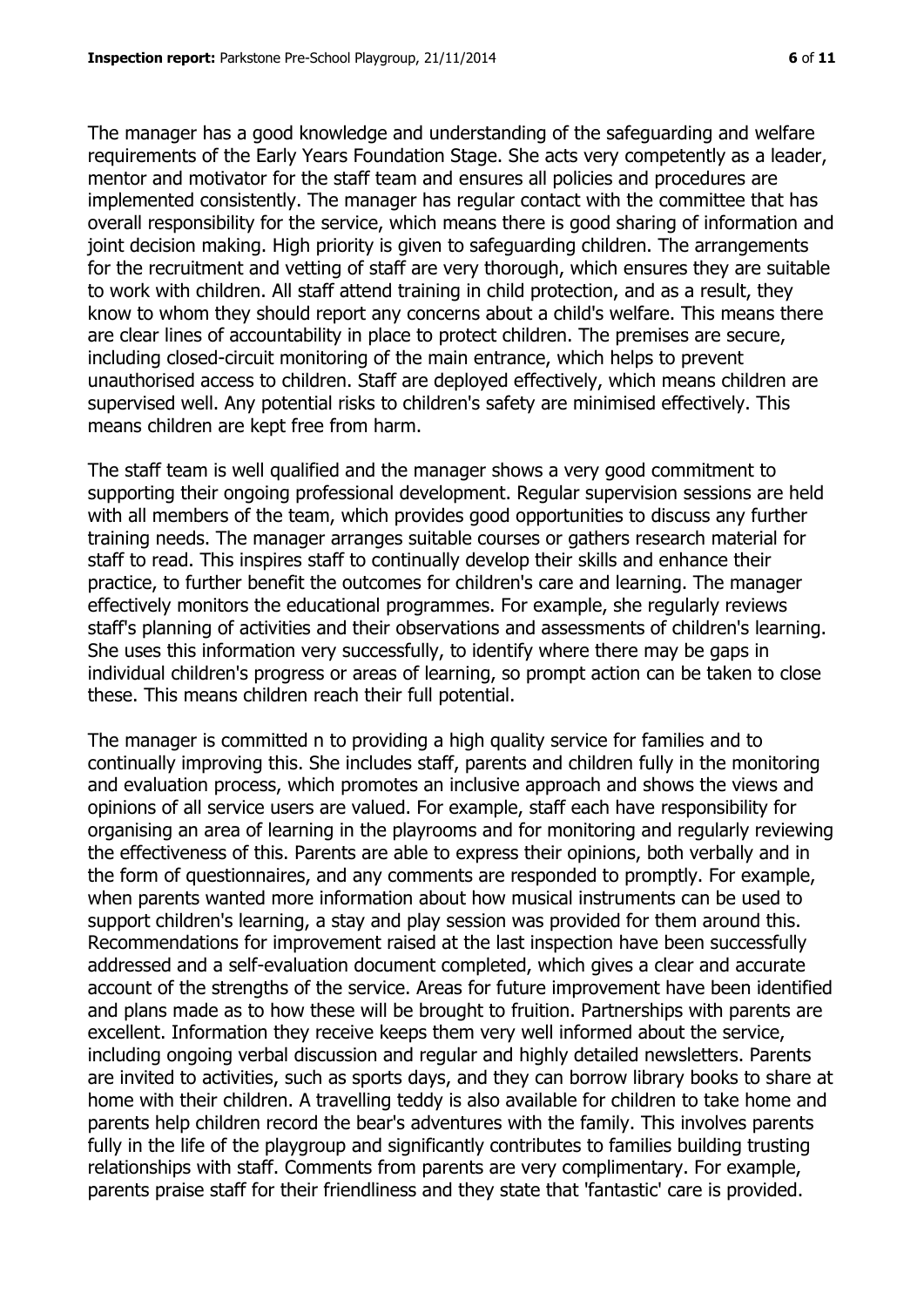Staff have forged very good links with other early years settings children also attend or will move on to, such as the local school. This promotes good ongoing communication about children's care and learning and promotes a cohesive approach to the teaching of topics, such as phonics. This means children's move to school is a seamless process.

# **The Childcare Register**

| The requirements for the compulsory part of the Childcare Register are | <b>Met</b> |
|------------------------------------------------------------------------|------------|
| The requirements for the voluntary part of the Childcare Register are  | Met        |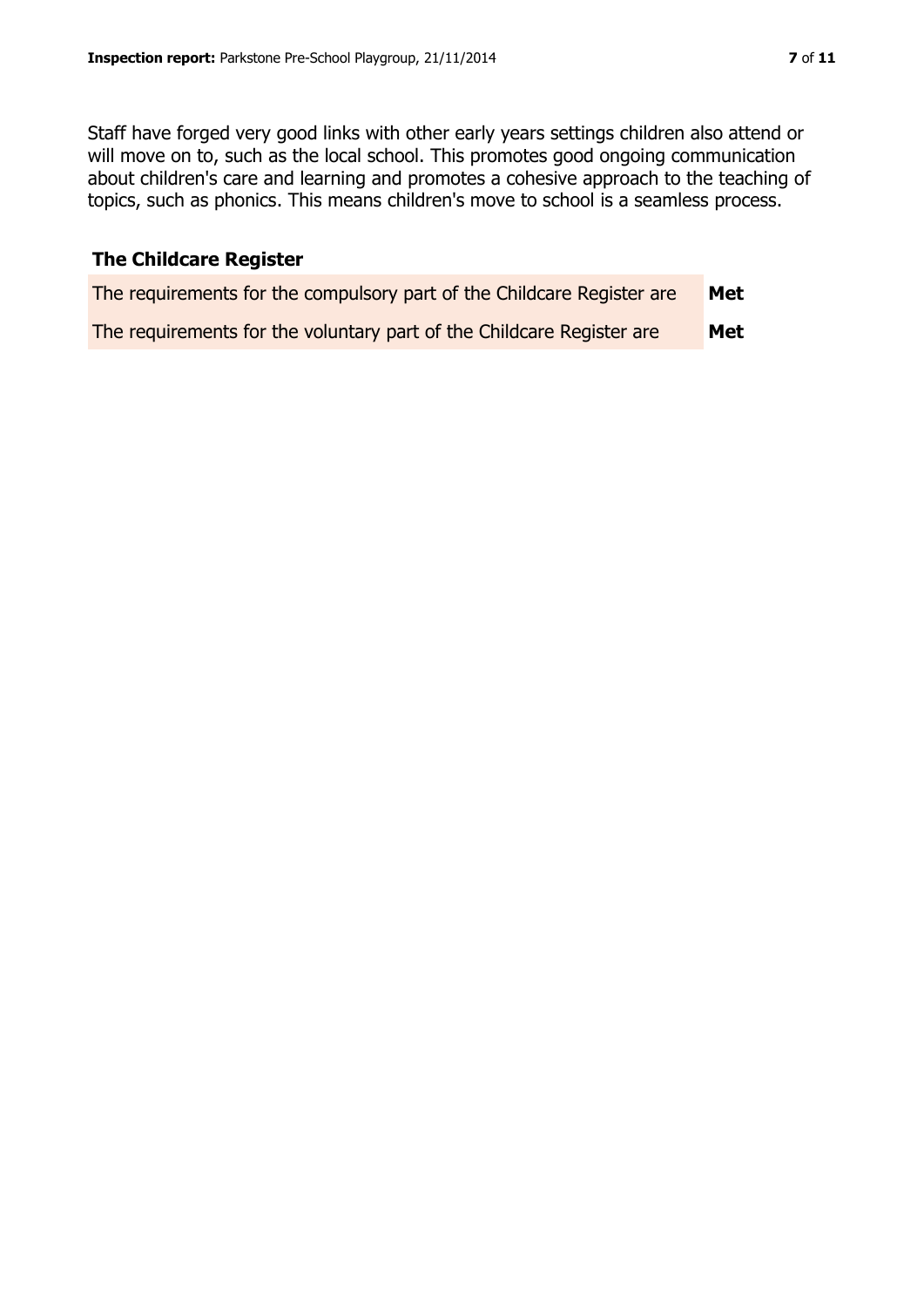# **What inspection judgements mean**

# **Registered early years provision**

| <b>Grade</b> | <b>Judgement</b>        | <b>Description</b>                                                                                                                                                                                                                                                                                                                                                                                |
|--------------|-------------------------|---------------------------------------------------------------------------------------------------------------------------------------------------------------------------------------------------------------------------------------------------------------------------------------------------------------------------------------------------------------------------------------------------|
| Grade 1      | Outstanding             | Outstanding provision is highly effective in meeting the needs<br>of all children exceptionally well. This ensures that children are<br>very well prepared for the next stage of their learning.                                                                                                                                                                                                  |
| Grade 2      | Good                    | Good provision is effective in delivering provision that meets<br>the needs of all children well. This ensures children are ready<br>for the next stage of their learning.                                                                                                                                                                                                                        |
| Grade 3      | Requires<br>improvement | The provision is not giving children a good standard of early<br>years education and/or there are minor breaches of the<br>safeguarding and welfare requirements of the Early Years<br>Foundation Stage. We re-inspect nurseries and pre-schools<br>judged as requires improvement within 12 months of the date<br>of inspection.                                                                 |
| Grade 4      | Inadequate              | Provision that is inadequate requires significant improvement<br>and/or enforcement action. The provision is failing to give<br>children an acceptable standard of early years education and/or<br>is not meeting the safeguarding and welfare requirements of<br>the Early Years Foundation Stage. It will be monitored and<br>inspected again within six months of the date of this inspection. |
| Met          |                         | There were no children present at the time of the inspection.<br>The inspection judgement is that the provider continues to<br>meet the requirements for registration.                                                                                                                                                                                                                            |
| Not met      |                         | There were no children present at the time of the inspection.<br>The inspection judgement is that the provider does not meet<br>the requirements for registration.                                                                                                                                                                                                                                |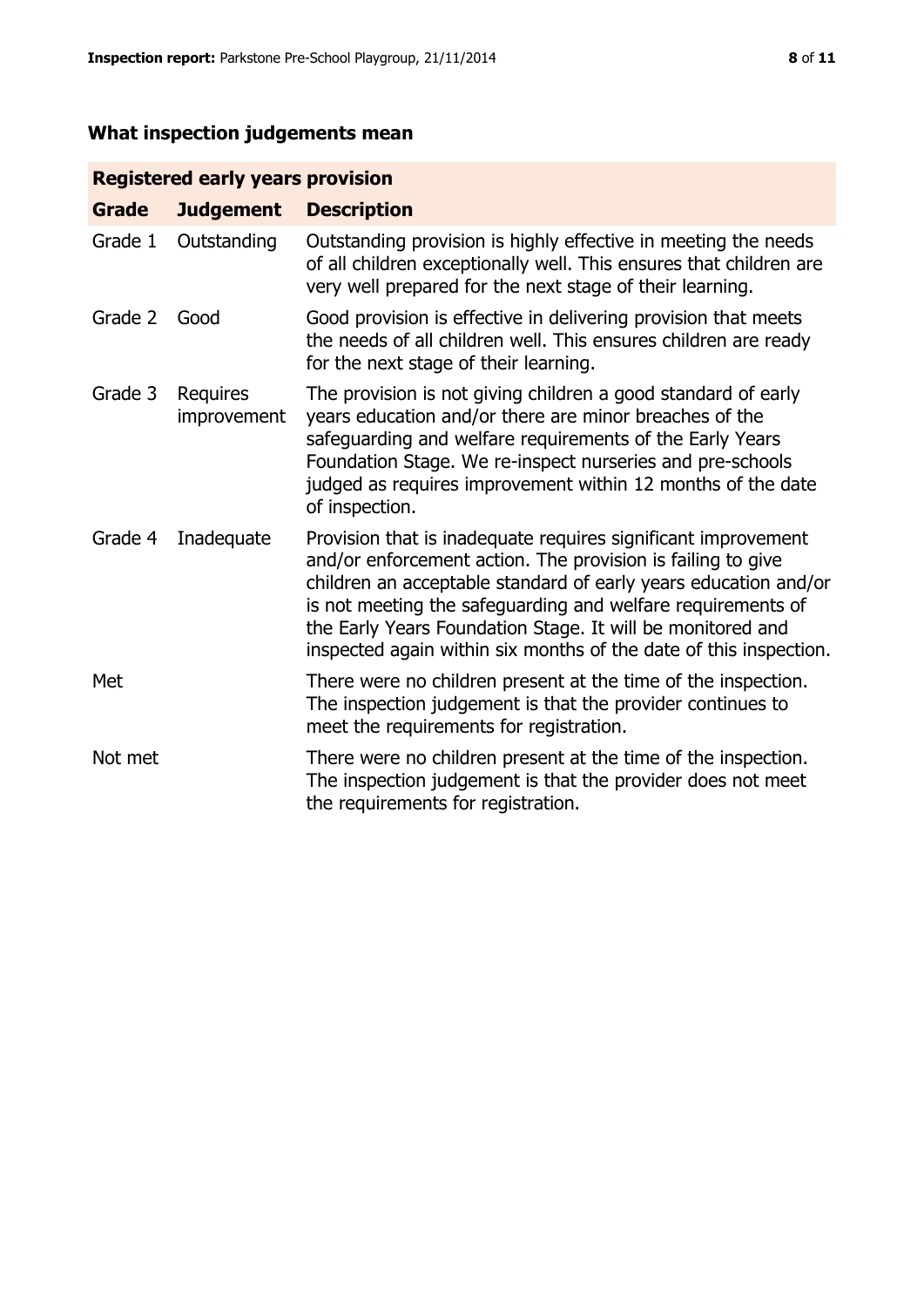### **Inspection**

This inspection was carried out by Ofsted under sections 49 and 50 of the Childcare Act 2006 on the quality and standards of provision that is registered on the Early Years Register. The registered person must ensure that this provision complies with the statutory framework for children's learning, development and care, known as the Early Years Foundation Stage.

# **Setting details**

| Unique reference number            | 508215                                   |
|------------------------------------|------------------------------------------|
| <b>Local authority</b>             | Kingston upon Hull                       |
| <b>Inspection number</b>           | 855573                                   |
| <b>Type of provision</b>           |                                          |
| <b>Registration category</b>       | Childcare - Non-Domestic                 |
| Age range of children              | $0 - 17$                                 |
| <b>Total number of places</b>      | 35                                       |
| Number of children on roll         | 49                                       |
| <b>Name of provider</b>            | Parkstone Pre-School Playgroup Committee |
| <b>Date of previous inspection</b> | 02/03/2010                               |
| <b>Telephone number</b>            | 01482804312                              |

Any complaints about the inspection or the report should be made following the procedures set out in the guidance *'Complaints procedure: raising concerns and making complaints* about Ofsted', which is available from Ofsted's website: www.ofsted.gov.uk. If you would like Ofsted to send you a copy of the guidance, please telephone 0300 123 4234, or email enquiries@ofsted.gov.uk.

# **Type of provision**

For the purposes of this inspection the following definitions apply:

Full-time provision is that which operates for more than three hours. These are usually known as nurseries, nursery schools and pre-schools and must deliver the Early Years Foundation Stage. They are registered on the Early Years Register and pay the higher fee for registration.

Sessional provision operates for more than two hours but does not exceed three hours in any one day. These are usually known as pre-schools, kindergartens or nursery schools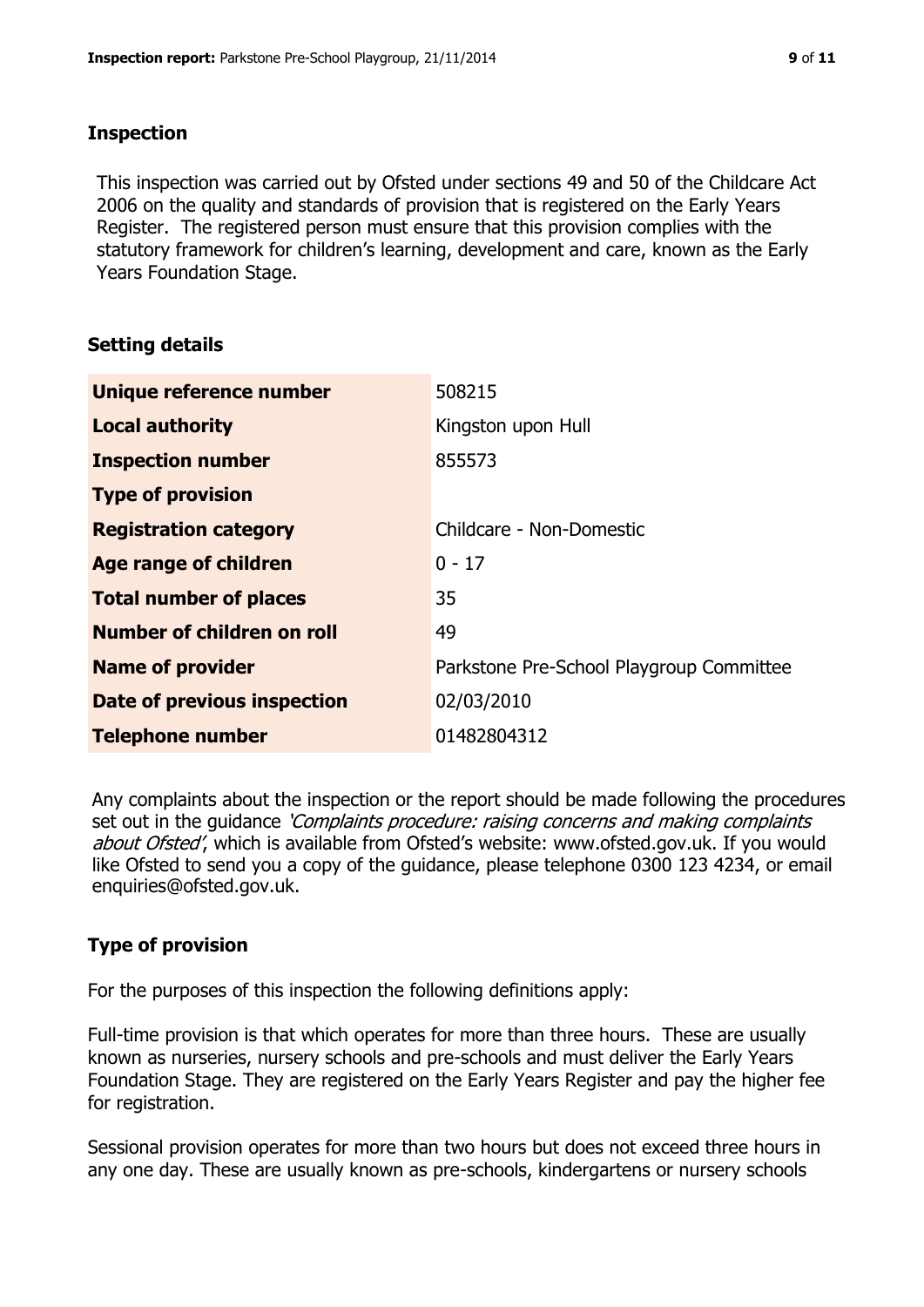and must deliver the Early Years Foundation Stage. They are registered on the Early Years Register and pay the lower fee for registration.

Childminders care for one or more children where individual children attend for a period of more than two hours in any one day. They operate from domestic premises, which are usually the childminder's own home. They are registered on the Early Years Register and must deliver the Early Years Foundation Stage.

Out of school provision may be sessional or full-time provision and is delivered before or after school and/or in the summer holidays. They are registered on the Early Years Register and must deliver the Early Years Foundation Stage. Where children receive their Early Years Foundation Stage in school these providers do not have to deliver the learning and development requirements in full but should complement the experiences children receive in school.